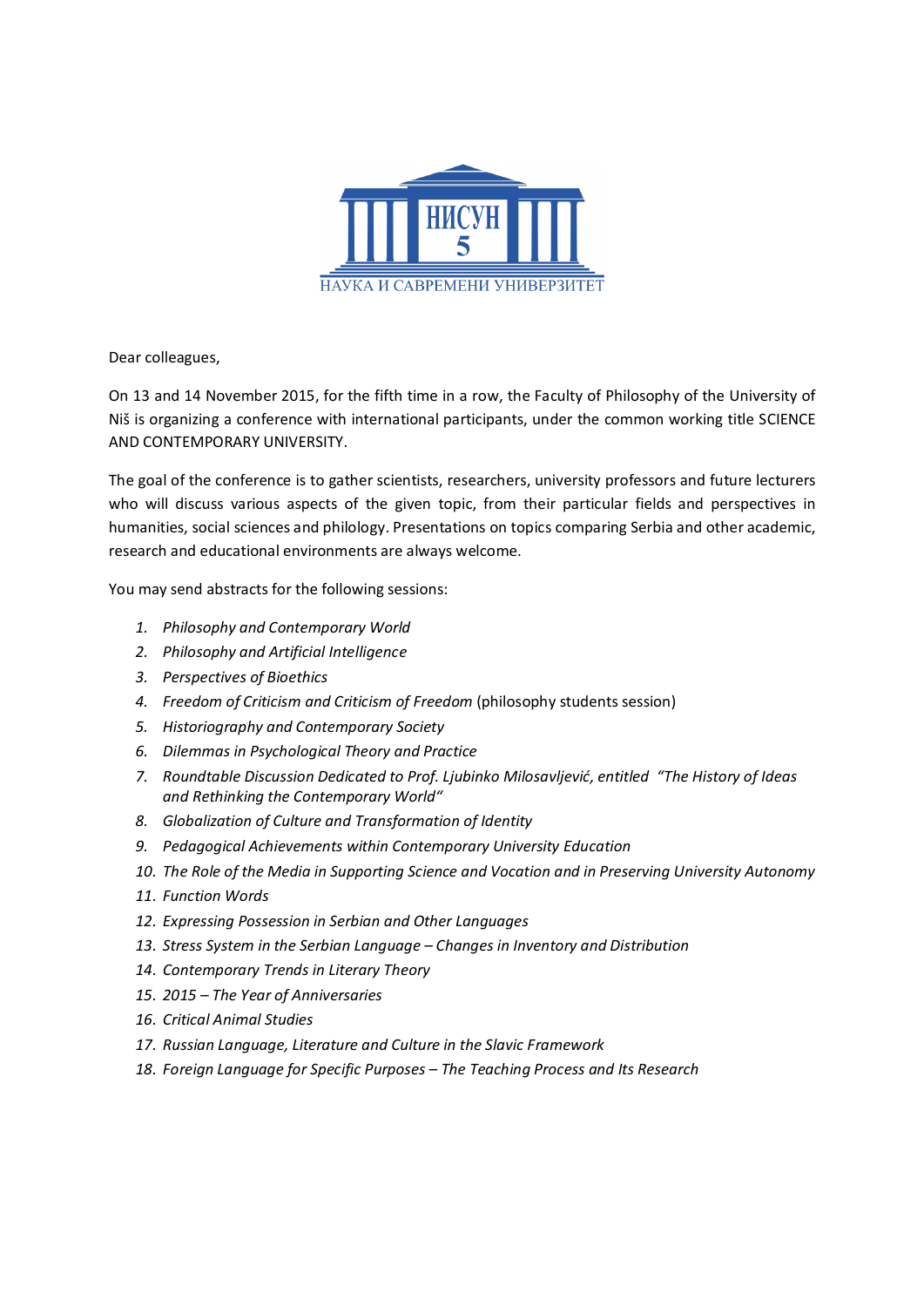Time for presentation is 15 minutes (10 minutes presentation proper, 5 minutes discussion).

Presentations can be given in the following languages: Serbian and all other Slavic languages, English, French, and German. Papers with positive reviews will be published in the proceedings volume following the conference.

Having in mind your excellent reputation as a researcher, we hereby invite you to take part in the conference.

## **Important dates**

Topic and abstract submission deadline is 28 August 2015.

Notification of acceptance is due by 28 September 2015.

Abstracts should contain 800 to 1000 characters (with spaces) and should be submitted as Word documents (.doc or .docx). They should contain:

- (1) Session title
- (2) Paper title
- (3) Name of the author (first name, middle initial, last name)
- (4) Academic title
- (5) Name of the institution with which the author is affiliated
- (6) Address (street name and number, postal code, town/city, country)
- (7) Email address
- (8) Telephone number
- (9) Abstract (800–1000 characters with spaces)
- (10) Up to 5 key words or phrases.

In addition to the abstract in the original language (planned as the language of the entire paper), a translation of the abstract into one of the conference languages is required (e.g. if your paper will be written in English, please send the abstract in both English and another conference language from the list above).